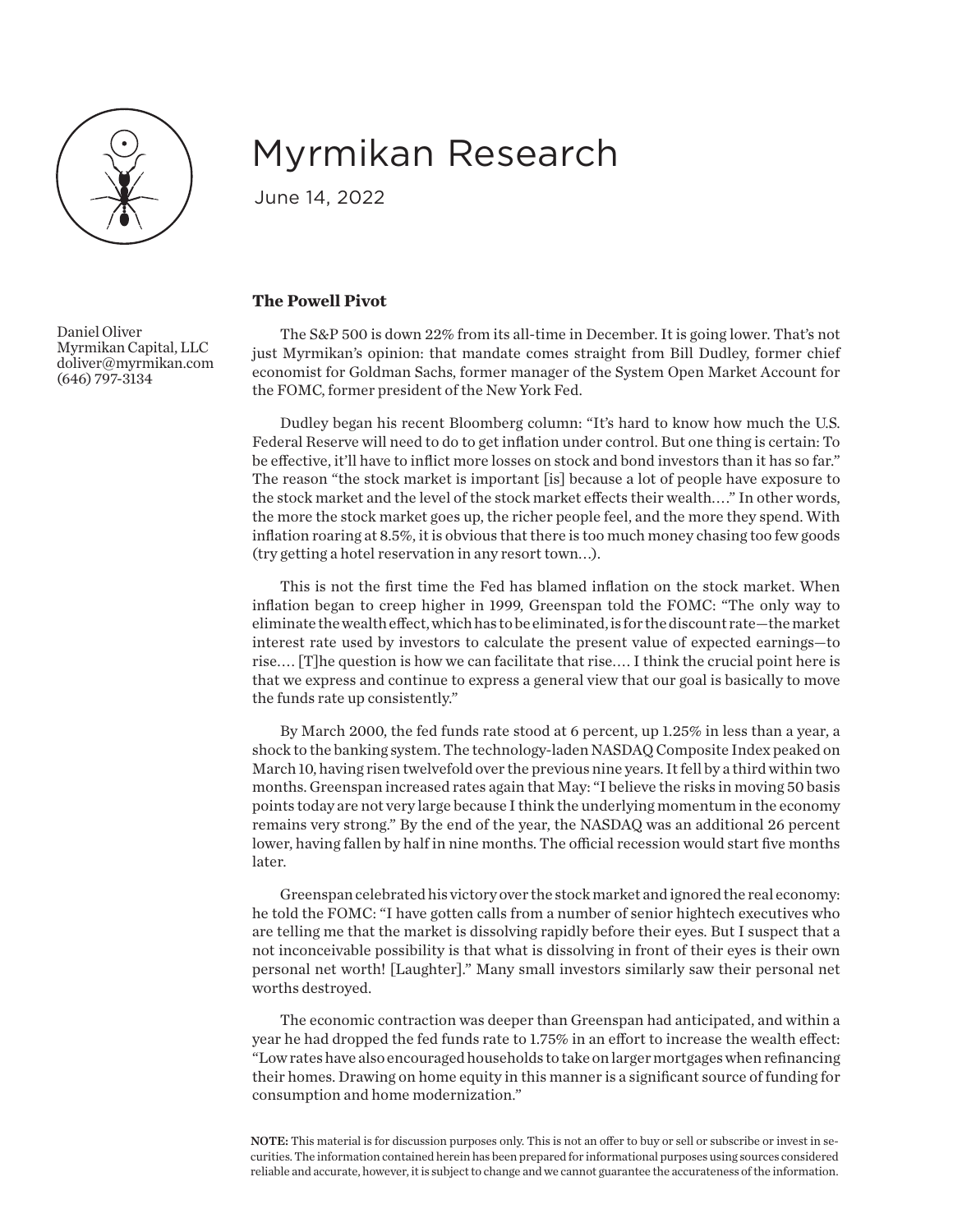*Page 2*

Three years later, inflation was running hot again. Bernanke told the FOMC in 2004: "we should pause to take some satisfaction in the Federal Reserve's contribution to the turnaround" from the internet bubble collapse. But then he admitted: "I certainly did not anticipate the pickup in inflation we have seen in the past few months." The Fed hiked rates again to 5.25%.

The increase in rates did not have immediate effect. The Fed does not create or destroy loans with which to stimulate or suppress demand—private banks fulfill that function—the Fed merely influences the conditions under which those loans are made. Pre-2008, the Fed's open market purchases would determine the size of banking reserves required by banks to create loans. However, even when the Fed limited the growth of banking reserves, credit growth could continue as long as banks were willing to increase their own leverage that they applied to those reserves—and they were. By 2007, Citigroup was operating with a debt-to-equity ratio of 48:1. The leverage ratio at Morgan Stanley and Lehman Brothers stood at 40:1, and Goldman Sachs was at 32:1. Fannie Mae and Freddie Mac combined stood at a 75:1 leverage ratio.

Operating with such absurd amounts of leverage meant that even very small losses would tip the financial system into insolvency. What ended the housing bubble of the 2000s was not so much the increase in rates (though that certainly contributed by causing bids on assets to dry up), it was that the low rates had encouraged massive overbuilding. Overcapacity then lowered prices, leading to collapse and the QE response.

Recent episodes of Fed mismanagement have addressed the wealth effect of the stock market, but the errors were no more benign in previous decades. In the 1960s, for example, after the Fed had kept rates too low and let inflation run hot, Fed chairman William Martin told Congress:

> After several years of rapidly rising prices, it is only natural that many spending decisions are motivated now by the fear that prices will be even higher next year, or by the conviction that inflation will bail out even the most marginal speculation. . . . Consumers continued to increase their outlays at a rapid rate, drawing on their savings and borrowing heavily to finance both higher taxes and higher spending. The ebullient behavior of consumers infected the business community. With retail sales booming, business plans for adding to inventories and plant capacity were revised upwards sharply, and in this heady atmosphere, cost increases were rapidly passed on in the form of higher prices.<sup>1</sup>

It would be hard to pen more accurate words to describe the economy of the past two years. The Fed jacked up rates from 4% in 1967 to 9% in 1969. Martin told a group of bankers: "There is no gadgetry in monetary mechanisms and no device that will save us from our sins. We're going to have a good deal of pain and suffering before we can solve these things." A recession hit shortly thereafter. The stock market would fall by more than a third over the ensuing eighteen months, and unemployment jumped. Annual inflation did moderate from 6.4% in 1970 to 2.9% during the slowdown. But then railroads and brokerage firms and other highly levered sectors began to wobble. Arthur Burns, who became chairman of the Fed in 1970, cut rates to 2.25%, and inflation surged to 12% by 1974.

This history, as similar as it sounds to our own time, also reads no differently than Bresciani-Turroni's 1931 treatment of the German hyperinflation:

<sup>1</sup> U.S. Congress, 1969. *The 1969 Economic Report of the President*, Hearings, Joint Economic Committee. 91st Cong., 1st sess.: 648-51.

NOTE: This material is for discussion purposes only. This is not an offer to buy or sell or subscribe or invest in securities. The information contained herein has been prepared for informational purposes using sources considered reliable and accurate, however, it is subject to change and we cannot guarantee the accurateness of the information.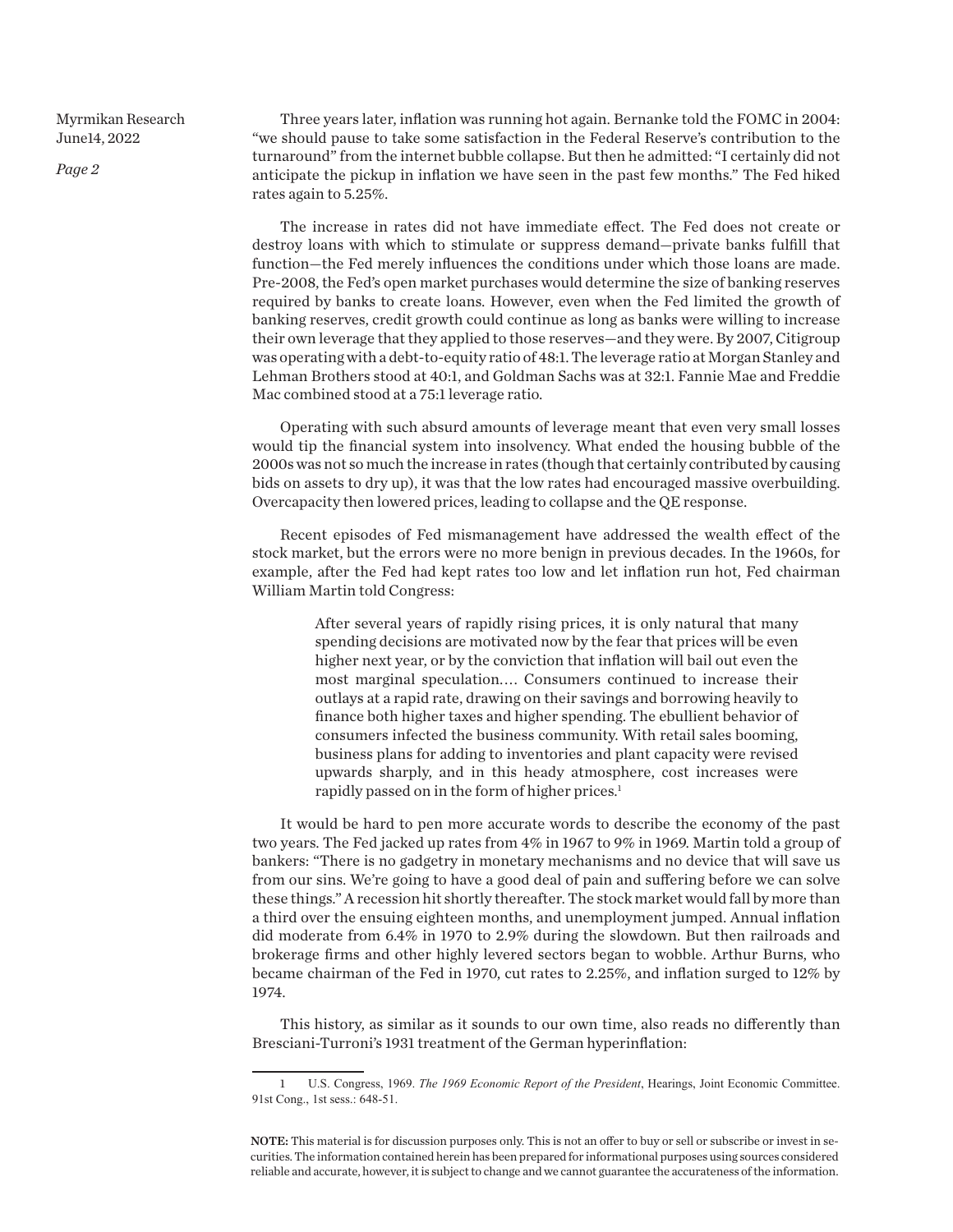*Page 3*

The depreciation of the mark provoked a considerable increase of orders. The metallurgical industries were working at full pressure so that they had to introduce overtime, and they refused to accept new orders. Even the automobile industry had a peak of prosperity then. The textile trade was assured work for several months; the cotton firms were for some time unable to undertake new engagements; ... in the silk industry delivery dates were six months after orders; the linen industry had sold its output until the spring of 1922 and would not accept new orders.

From November 26th to December 1st, 1921, the price of the dollar rate fell sharply from 293 to 190 paper marks [i.e., the mark jumped 54%]. There was a moment of suspense in the business world. The Press declared that the improvement of the mark had been a catastrophe for German industry. Trade orders rapidly diminished.<sup>1</sup>

Returning to our own time, Dudley emphasized in an interview about his column: "If financial conditions don't cooperate with the Fed, the Fed is going to have to do more until financial markets do cooperate."2 So much for the myth that America stands for free markets.

The Fed is targeting stocks for the same reason that robbers rob banks: that's where the money is. Back in 2007, at the peak of the last bubble, American households and nonprofits held \$23 trillion in real estate financed with \$11 trillion in home mortgages. Households also held \$16 trillion in stocks (two-thirds directly, the remainder indirectly) plus \$5.6 trillion in bonds (directly and indirectly).3

According to the latest Fed figures, as of the end Q1 2022, households and nonprofits hold \$40 trillion in real estate funded in part by \$12 trillion in home mortgages. Households also hold \$46 trillion in stocks and \$8.6 trillion in bonds. In other words, since the last crisis, bond exposure is up by half, housing equity has more than doubled, stock market exposure has nearly tripled, and much of that change occurred in the past two years.

## CHANGES IN NET WORTH: HOUSEHOLDS AND NONPROFIT ORGANIZATIONS



Of course the Fed must make stocks and bonds and real estate go down to contain inflation. It is, in fact, worse than just asset prices. Household liquidity (comprising of currency, deposits, and money market funds) has jumped 50% from pre-COVID levels.

<sup>1</sup> https://mises.org/library/economics-inflation-study-currency-depreciation-post-war-germany<br>2 https://www.youtube.com/watch?v=Fijib9ooTB0.at1:40

<sup>2</sup> https://www.youtube.com/watch?v=Fiiib9oqTB0 at 1:40

<sup>3</sup> https://www.federalreserve.gov/releases/z1/dataviz/z1/balance\_sheet/table/

NOTE: This material is for discussion purposes only. This is not an offer to buy or sell or subscribe or invest in securities. The information contained herein has been prepared for informational purposes using sources considered reliable and accurate, however, it is subject to change and we cannot guarantee the accurateness of the information.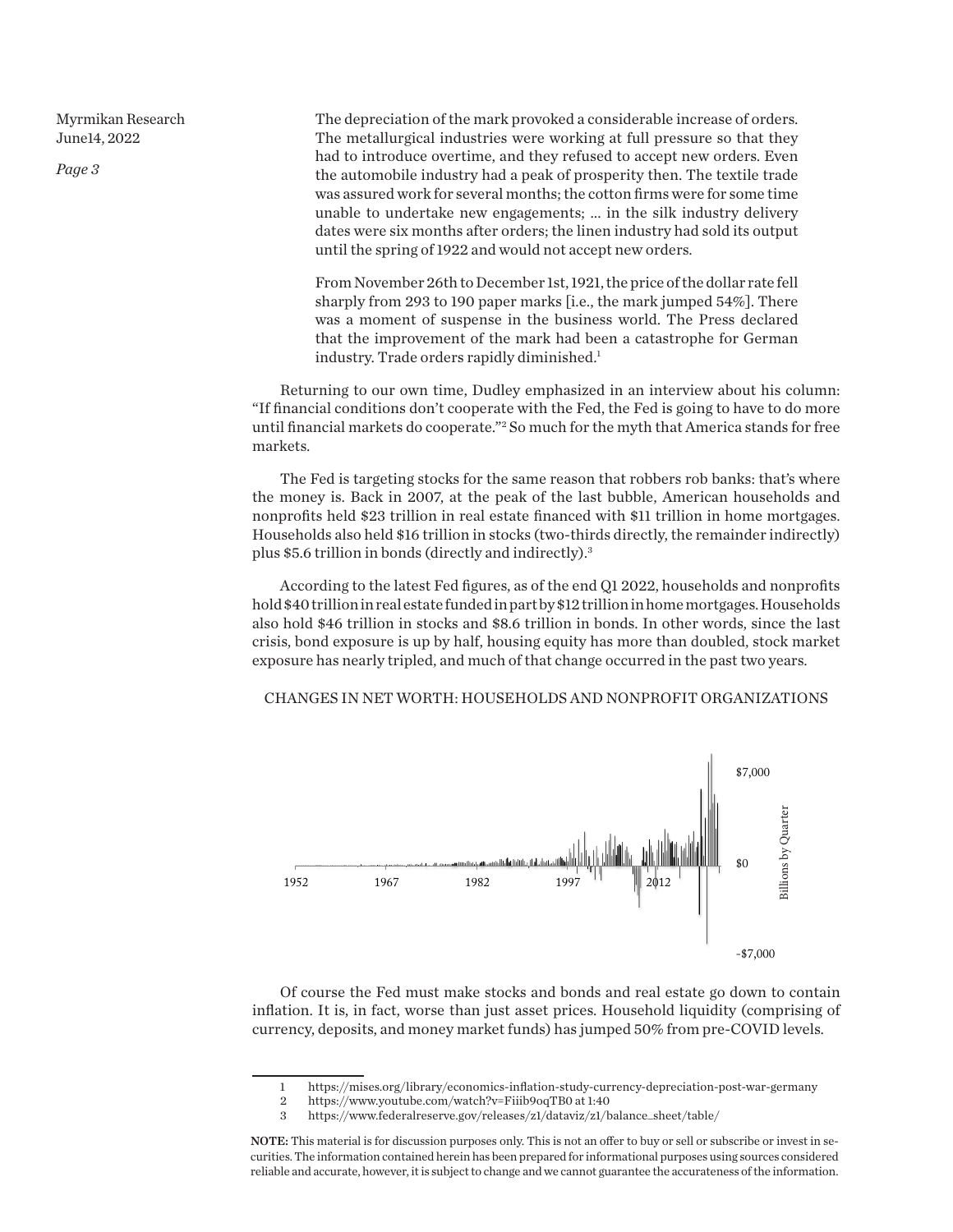*Page 4*



Unlike assets, the value of which the Fed can try to deflate, the chart above represents "cash." The line above may have jumped 50% since Q4 2018, but the price level has increased only 15%. If inflation were to run at a steady 8% per year, it would take the price level another five years to catch up to the increase in money supply, assuming the money supply were to stay the same.

The Fed will try to drain some money in order to limit inflation, but that is not easy. In our monetary system, money is created through the issuance of debt, both private and public; so to decrease cash requires retiring debt. To illustrate: Imagine a hypothetical economy with no debt. A buyer gets a mortgage to buy a house and pays the purchase price over to the seller, who deposits it in the bank. The buyer is now effectively short *future* dollars over the next thirty years which has created a corresponding increase in the supply of *present* dollars, ready to be spent, which is held by the bank for the seller in his deposit account.

In theory, as an aggregate, rising interest rates on debt encourages those holding cash to pay down their debts and thus extinguish money, another reason why the Fed wants to raise rates. In practice, however, those with the cash do not overlap well with those saddled with debt, creating defaults instead of repayment (compare, for example, the dreadful earnings of Target and Walmart to the robust earnings of high-end Nordstrom).

Rising interest rates that catalyze defaults may, in fact, make inflation worse. Imagine in the example above that the buyer defaults. In a free market, the bank fails, the depositor loses his deposit, and monetary conditions return to the *ex ante* position. In our system, however, depositors are not permitted to lose money: FDIC bailouts, Fed QE, and stimulus create outcomes whereby the impaired short position is transferred to the government's balance sheet for cash that is funded by sales of Treasury bonds.

Which leads us to public debt, the other way to create or destroy dollars. The mechanism is the same as with mortgage debt: the Treasury issues a multi-year bond, spends the money raised immediately, and promises to repay the borrowed money in the future—meanwhile, the Treasury bond itself goes on functioning as quasi-money because any bank will accept it as collateral.

NOTE: This material is for discussion purposes only. This is not an offer to buy or sell or subscribe or invest in securities. The information contained herein has been prepared for informational purposes using sources considered reliable and accurate, however, it is subject to change and we cannot guarantee the accurateness of the information.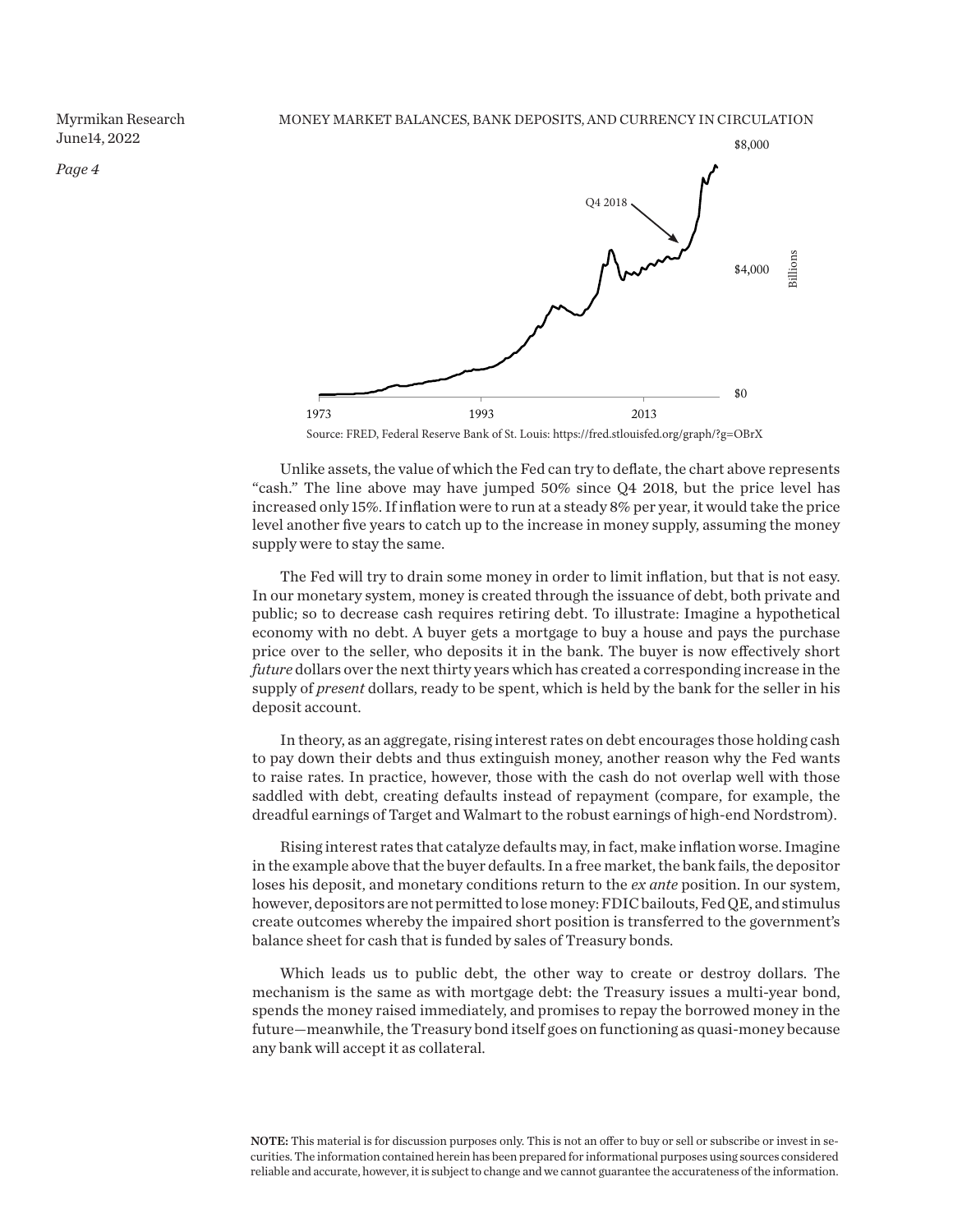*Page 5*

In theory, higher rates suppress government creation of money in the same way as through the private channel: it is much easier to deficit spend with low rates than high, and the higher rates go, the more incentive to pay down debt and reduce the money supply.

This theoretical reasoning has no practical application. The federal debt stands at \$30 trillion, and the deficit was \$667 billion just in the first half of the 2022 fiscal year. There is no political will to create a budget in surplus, which would be the opposite of stimulus, creating an economic crash and major societal strife. Nor is there any political need—the function of the Fed is to fund the government, as elucidated so clearly by Roosevelt's Fed chairman, Marriner Eccles:

> Congress appropriates the money; they levy the taxes; they determine whether or not there should be deficit financing. The Treasury then is charged with the responsibility of raising whatever funds the Government needs to meet its requirements. . . . I do not believe it is consistent to have an agent so independent that it can undertake, if it chooses, to defeat the financing of a large deficit [by raising interest rates], which is a policy of the Congress.

In other words, no matter how much the Fed may be able to reduce the money supply in private hands, rates cannot go so high as to impinge government money supply growth.

The Fed has thus far raised the fed funds rate to 0.83%. Yet policy makers seem to forget that "the market" is really a collection of individuals all of whom want to make, not lose, money: given the Fed's posture, "the market" is not waiting for a higher fed funds rate: bond prices have cratered such that the 2-year rate has surged from 0.39% in November to 3.38% currently. The 10-year Treasury yield, which serves as a benchmark for many structure financial products has jumped from 1.38% to 3.35%. It is worth noting that the U.S as a whole has added \$35 trillion in debt since 2011, the previous time the 10 year Treasury yield was above 3.3%

Beyond losses suffered by the institutions that hold bonds, these rate movements are already having profound effects on the economy. Mortgage rates, for example, have surged such that the payment on a standard 30-year mortgage has jumped 38% in only six months. This means that the same mortgage payment funds a mortgage 28% smaller than six months ago. It is hard to envisage housing prices rising further with such a large, sudden increase in financing cost.

Unlike in 2008, there may not be a sudden banking crisis, first, because nearly all existing mortgages are fixed rate, and, second, because banks have insulated themselves from losses. As explained in detail in Myrmikan's May 2018 letter, many banks, instead of issuing mortgages, lend to non-bank mortgage originators, which lend to home buyers and flip the mortgages to Fannie Mae and the other GSEs. The money-center banks then buy the quasi-federally guaranteed mortgage-backed-securities (MBSs) issued by Fannie (Fannie retains the credit risk of the MBSs through guarantees: if a mortgage borrower defaults, Fannie must make whole the purchaser of the MBS).<sup>1</sup> Even though Fannie bonds explicitly state that they are not federally guaranteed, it is a good bet that Congress will never allow the GSEs to collapse. Congress is insolvent, which means that mortgage losses will eventually end up on the Fed's balance sheet.

The corporate sector is another area that will have a slow bleed. The BBB corporate bond yield has moved from 2.2% in September to 5.2% currently; the CCC corporate yield has moved from 7.2% to 14.0%. As with mortgages, this increase in rates is not likely to cause a sudden crash. Bank lending to corporations became so competitive that debt

https://crsreports.congress.gov/product/pdf/R/R46746: page 3.

NOTE: This material is for discussion purposes only. This is not an offer to buy or sell or subscribe or invest in securities. The information contained herein has been prepared for informational purposes using sources considered reliable and accurate, however, it is subject to change and we cannot guarantee the accurateness of the information.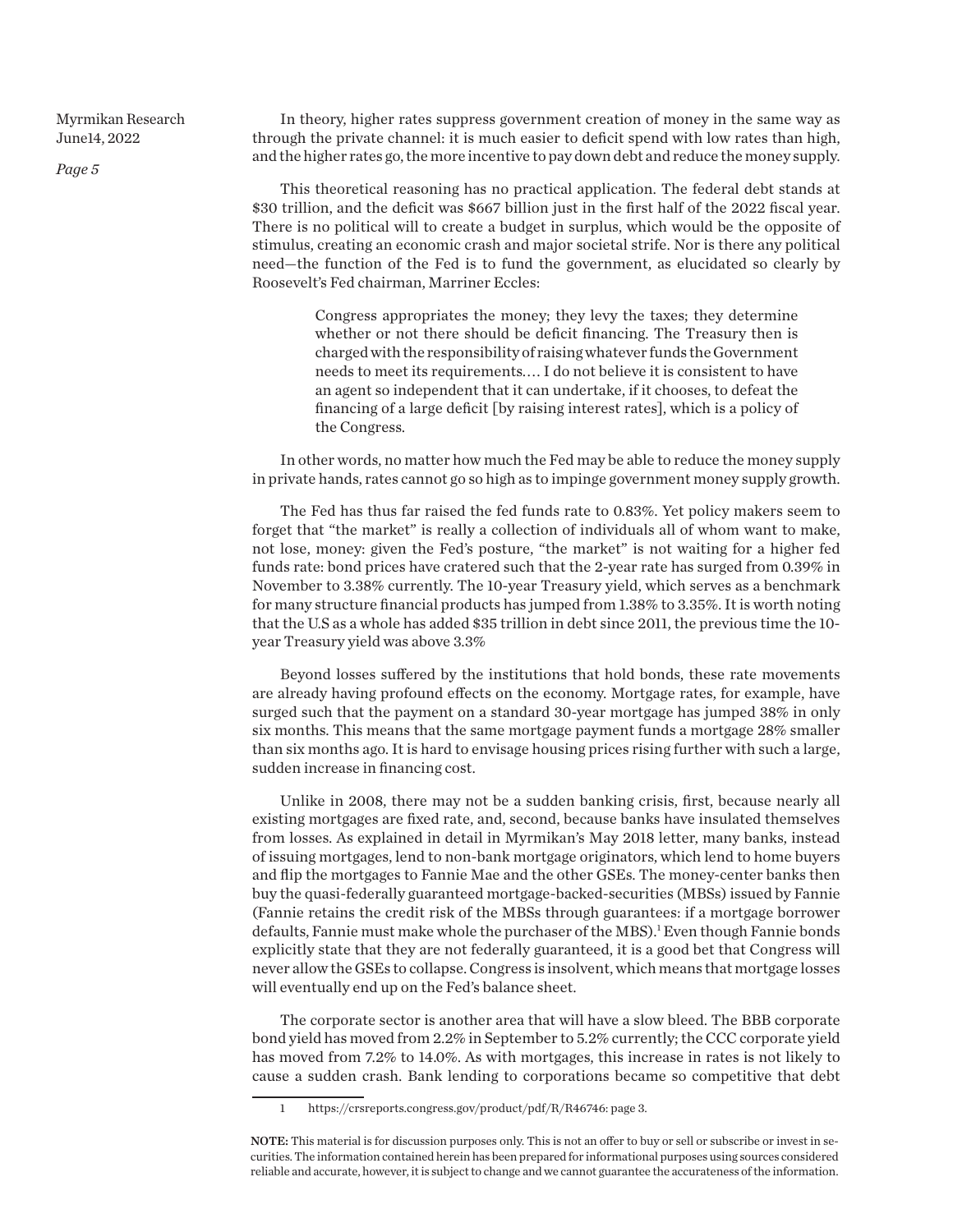*Page 6*

covenants were virtually abolished, meaning lenders cannot shut down failing companies until a missed payment and (presumably) after most of the assets have been liquidated in the desperate gambit to survive. For their part, corporate bonds have fixed interest rates, so companies do not feel the pain of rising rates until the bonds mature and they have to refinance. But when they come back to market, their financing costs will increase substantially. How many will survive with their equity value intact? How many will survive at all?

Blackstone, a major private-equity sponsor, has seen its stock fall 34% from December's high. The Blackstone Secured Lending Fund, which invests in first lien, senior secured debt of Blackstone's portfolio companies is down 35%. The defaults have not even hit yet, but the market knows what's coming.

The real carnage, of course, has been in the "innovative" sector. For example, investors in LUNA, which backed the "stable" crypto-coin Terra, were up 20 times since mid-2021, 400 times since Mid-2020. They lost it all, \$60 billion of value, in five days (despite the fact that Harvard professor Marco Di Maggio, economics PhD from MIT, authored a paper claiming Terra was "highly robust" based on "1 million years' worth of simulation data.")<sup>1</sup> More conventionally, Cathy Woods' "innovation ETF" jumped nearly ten times from 2016 to 2021 and is now down 76% from its highs. Blackrock's Innovation and Growth Trust is down 64%.

The gamblers that invested in LUNA and ARKK early probably have a much higher propensity to lever and spend than the slow-pokes in the S&P500 ETF, which means that these enormous losses (though still concentrated) will have an out-sized effect on the economy. Moreover, as projected by Bank of America, federal stimulus payments—which were also sent to those with the highest propensity to consume—are on track to fall from \$2.8 trillion in 2021 to \$0.6 trillion in 2022.

Not surprisingly, consumer sentiment is collapsing, with the University of Michigan survey plunging to the lowest reading since the index began in 1960.<sup>2</sup> Retail sales in March and April adjusted for inflation were negative, year-over-year.3 This is because real wage growth has been negative for over a year.4 This decline in real sales met companies still scrambling to build inventory to guard against supply disruptions: retail inventories (excluding auto) are up 8.6% year-over-year even when adjusted for inflation, the sharpest increase since this data series began in 1994. $5$  Target announced recently that Q1 inventories grew 43% compared to a nominal sales increase of 3.3%. The inventory at Kohl's grew 40%, and at Walmart the growth was 33%. These stores and others like them are scrambling to sell down their inventory as they cut new orders: According to FreightWaves, "Truckload spot rates for dry van freight (NTI) have plummeted 18% since the start of the year, but if you remove fuel (NTIL), it nearly doubles to 32%. From an annualized perspective, those numbers moderate to -7% and -22%, respectively, but are still impressive nonetheless."6

The broader markets are confirming the weakness: The DOW Jones Transportation Average is down 22% just in the past three months; the S&P Homebuilders index is down 22%; the Semiconductor Index is down 34%; the Household Durables Industry Index is down 34%.

<sup>1</sup> https://agora.terra.money/t/stability-stress-test/55

<sup>2</sup> http://www.sca.isr.umich.edu/

<sup>3</sup> https://fred.stlouisfed.org/graph/?g=OhJ5

<sup>4</sup> https://fred.stlouisfed.org/graph/?g=OhKl

<sup>5</sup> https://fred.stlouisfed.org/graph/?g=OhJy

<sup>6</sup> https://www.freightwaves.com/news/truckload-spot-rates-tank-fast-thanks-to-fuel-costs

NOTE: This material is for discussion purposes only. This is not an offer to buy or sell or subscribe or invest in securities. The information contained herein has been prepared for informational purposes using sources considered reliable and accurate, however, it is subject to change and we cannot guarantee the accurateness of the information.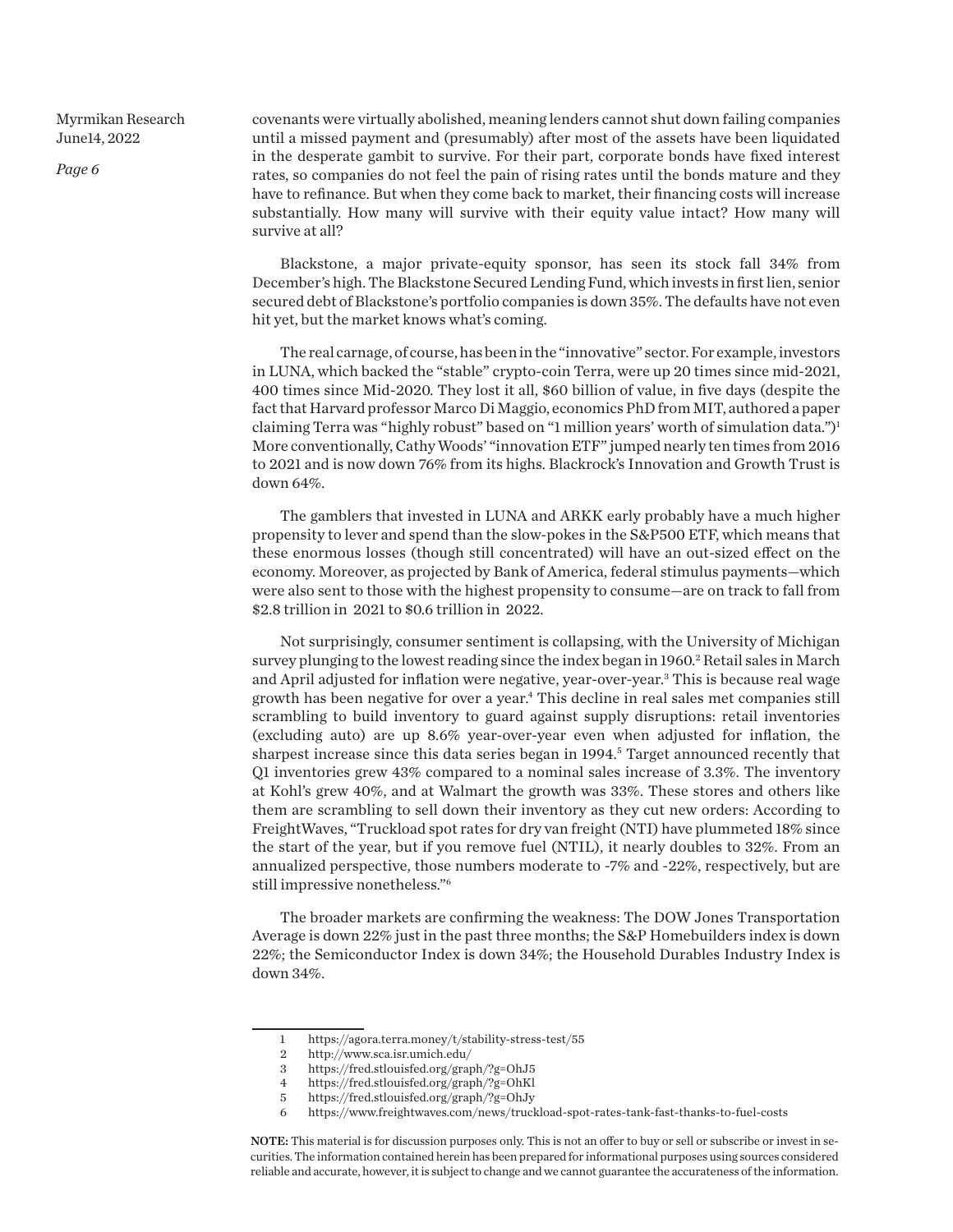*Page 7*

Normally such an economic slowdown that is evidently occurring would be confirmed by falling commodity prices (though commodities are priced globally, U.S. rate conditions are transmitted to the rest of the world through the Eurodollar system, as explained in Myrmikan's January 2022 letter). The conflict in Ukraine, however, has kept many commodities high and still rising. There is a word for rising prices during a recession: stagflation.

The word *stagflation* brings the 1970s to mind, as it should. But conditions are very different this time. The 1970s saw Federal debt increase from \$370 billion to \$850 billion. But inflation during that time reduced federal debt as a percentage of GDP from 35% to 31%.1 Total debt for all sectors ended the decade at 160% of GDP.2

The federal debt to GDP ratio now stands at 125% and total debt at 370%. A onetime dollar devaluation of 75% would return debt to 1980s levels *ceteris paribus*—but, of course, all things are never equal. The devaluation will be expressed in terms of the general price level as influenced by commodity prices. And the quadrupling of prices that a devaluation of that magnitude implies would shock GDP lower, which would then boost the debt ratios again and require even more dollar weakness to bring debt levels back to sustainable levels.

Remember as well that GDP is an absurd statistic: GDP measures economic activity, not wealth. When the Chinese build a high-speed rail to nowhere or a ghost city, the expenditure adds to GDP but consumes wealth. How much of U.S. GDP is wealthenhancing versus wealth-destroying? The markets will tell us in due time. But a clue may be gleaned from the chart above on page 3. The spike in household liquidity did not begin with the COVID lockdown, but rather in Q4 2018.

Back in 2018, Myrmikan had been expecting the next financial crisis to arrive in the form of corporate debt defaults as opposed to retail mortgages. Events were confirming that thesis. But then in March the lockdowns gave the Fed and the Treasury an excuse to bailout corporate borrowers, delaying the corporate debt bubble reckoning. As Dudley wrote in 2020:

> The Fed's actions have a cost because they tend to encourage risky behavior that we want to avoid—a problem known as moral hazard. . . . Consider, for example, the Fed's enormous purchases of Treasuries as trading began to seize up. It was, in fact, a backdoor bailout of highly leveraged hedge funds that were caught in an untenable trade of being long cash Treasuries and short Treasury futures....

> Heavily indebted corporations also got a helping hand. This is significant because many corporations took on lots of debt by choice. The Fed's response was to set up corporate bond facilities, limiting the fall in lowerrated corporate debt prices and keeping these markets accessible for companies that needed to raise funds. . . . Both the asset managers and the retail investors who bought shares in these junk-bond funds escaped bearing the cost of their actions.3

With rates rising, stimulus ending, and QT threatened, the corporate sector may soon have to mark its malinvestments to market. Will the Fed sit back and allow a debtunwind, as it is accused of doing in the early 1930s, ushering in a depression and plunging

<sup>1</sup> https://fred.stlouisfed.org/series/GFDEGDQ188S

<sup>2</sup> https://fred.stlouisfed.org/graph/?g=QvBL

<sup>3</sup> https://www.bloomberg.com/opinion/articles/2020-06-05/federal-reserve-s-coronavirus-rescuesinvite-bigger-bailouts?sref=lsNUbNMA

NOTE: This material is for discussion purposes only. This is not an offer to buy or sell or subscribe or invest in securities. The information contained herein has been prepared for informational purposes using sources considered reliable and accurate, however, it is subject to change and we cannot guarantee the accurateness of the information.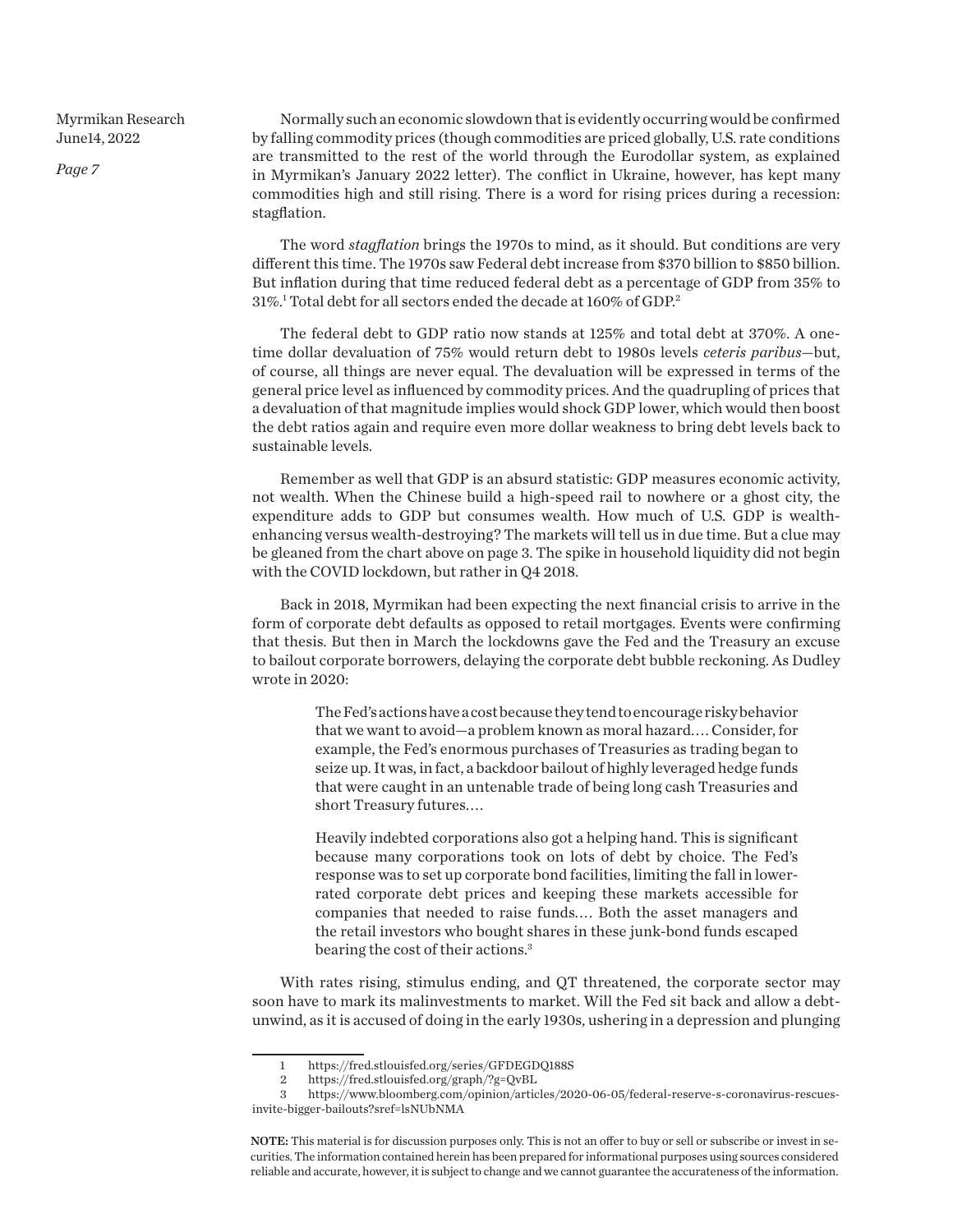*Page 8*

tax revenue (while the U.S. is all but at war)? Or will it be forced again to print to bailout financial and corporate speculators?

Fed chairman Powell has channeled his inner Volcker: "[Volcker] was prepared to be unpopular for that, because he was looking at the medium and longer term, well, for the country. . . . We know that what Paul Volcker did was right in his situation, and it's something like that might turn out to be right here." He also repeated William Martin's line: "I will also say that the process of getting inflation down to 2% will also include some pain."1

And, indeed, Powell has some standing to say this: in 2012 as a new Fed governor, he was vocally against Bernanke's QEIII, and his first act running the Fed was to reduce the Fed's balance sheet.

But then he blinked. Although the unemployment rate was 3.9% and falling, though the official inflation rate was only 0.2% below the Fed's 2% target, though real GDP growth was 2.1% and rising, the stock market fell 18% in Q4 of 2018. Powell revved up the presses: first pausing rate hikes in late 2018, lowering interest rates by mid-2019, then QE by late-2019, the so-called Powell Pivot.

The only question now is: when will Powell pivot again. Some more Fed history may aid in forming a view. From 1986 to 2001, oil prices could not stay above \$20 per barrel—by late-2005, oil was trading at \$60 per barrel, feeding broad-based inflation. As currently, Federal Reserve staff economists blamed supply disruptions and global demand for soaring input prices, ignoring the monetary causes. The staff economists predicted that "crude oil prices will be about flat next year and edge down in 2007 and, given that, the effects of previous increases in crude prices on inflation will wane and then end."2 Similarly, when CPI was below where the Fed wanted it in 2015, (partly because oil had fallen 80%), Fed chairman Yellen told the FOMC that inflation in the U.S. would rise "as the big declines in energy prices recorded a year ago drop out of the index."3

In other words, Fed economists (and politicians) don't care so much about the price level—they care mostly about year-over-year changes in the price level. This is the reason why last year Powell was so fixated on "base effects" when arguing that inflation was transitory. And it is also the reason why the Fed's current panic over inflation may pause a few months from now.

As noted above, some prices (like trucking rates) are already plunging. Lumber may be at 2018 all-time highs, but it is down 50% compared to a year ago as the housing market collapses. Copper is near its all-time high, up 60% from 2018 levels; but it is down marginally compared to a year ago.

Other prices are about to plunge as stores liquefy excess inventory. Many retail prices spiked last April (the Biden regime sent \$1,400 to most Americans in March, and by June Powell was forced to accept that inflation was real), so the year-over-year decrease in the prices of retail goods over the next few months should be pronounced.

A full 32% of CPI is shelter. The BLM's "owner's equivalent rent" is calculated by surveying property owners with the question: "If someone were to rent your home today, how much do you think it would rent for monthly, unfurnished and without utilities?" It operates with a lag because owners generally do not follow the real estate market with precision as it increases in price—but with rates spiking and mortgage applications

<sup>1</sup> https://www.marketplace.org/2022/05/12/fed-chair-jerome-powell-controlling-inflation-willinclude-some-pain/

<sup>2</sup> Federal Open Market Committee Meeting Transcript from November 1, 2005: 18.

<sup>3</sup> Meeting of the Federal Open Market Committee, December 15–16, 2015: 97.

NOTE: This material is for discussion purposes only. This is not an offer to buy or sell or subscribe or invest in securities. The information contained herein has been prepared for informational purposes using sources considered reliable and accurate, however, it is subject to change and we cannot guarantee the accurateness of the information.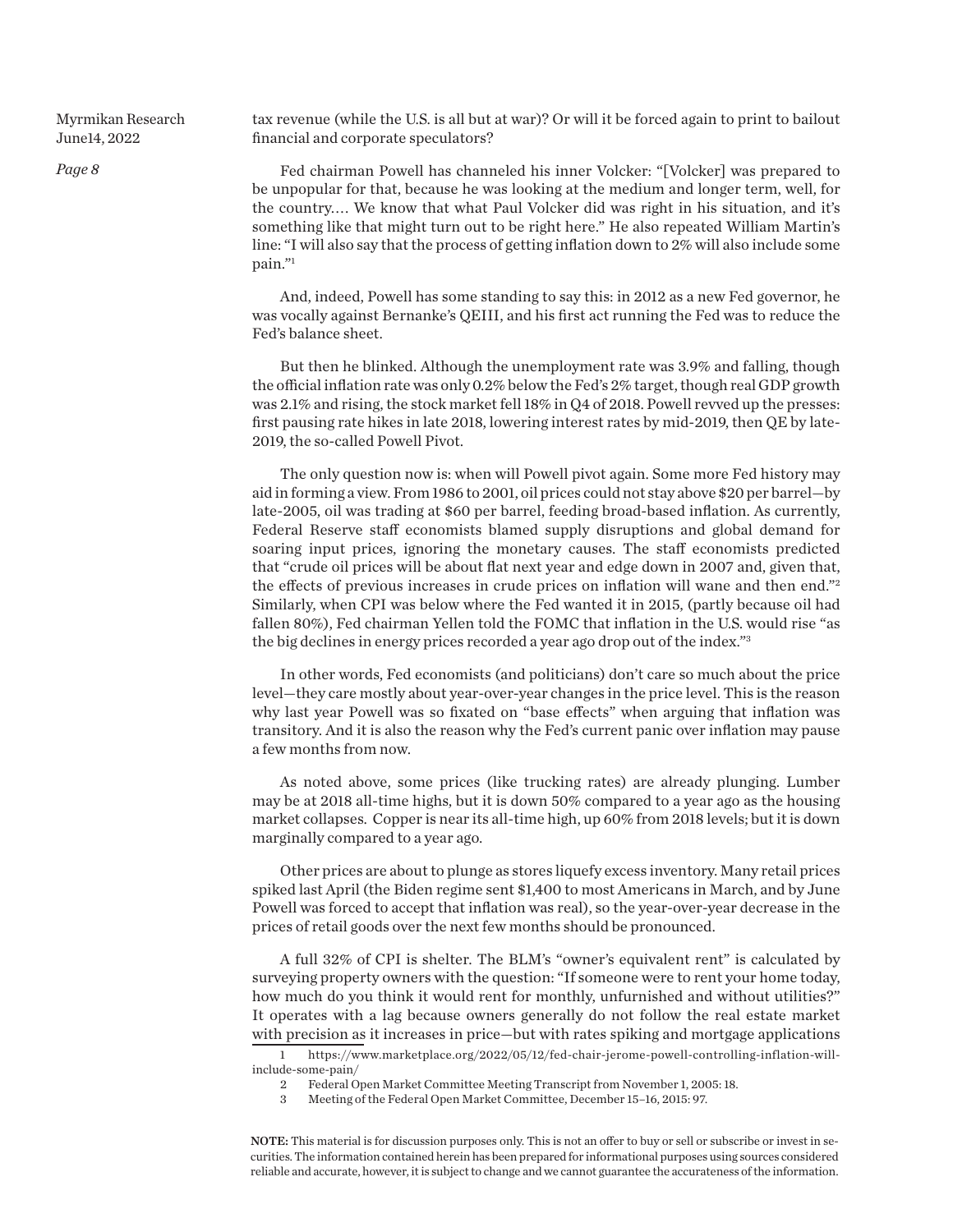*Page 9*

crashing to a 22-year low, housing prices cannot be far behind, and survey respondents are probably more attuned to collapsing prices. In other words, the lag may compress on the way down.

Energy and food commodities are high and rising and will almost surely continue to rise from regulatory and geopolitical causes, but "Food at home" and "Energy" each represent only 8.3% of the CPI basket. Pause to consider that the prices listed above that look toppy or falling are those involved in capital formation: lumber and copper. Commodities that are roaring higher involve consumption: food and energy. A feature of late-stage inflation is that asset prices fall, making people poorer, but living cost soar, making people poorer still. To the extent that CPI encompasses both kinds of inflation, the decline in the former offsets to some extent the increase in the latter and masks the real destruction of wealth.

CPI figures will fail to capture the full extent of economic decay also because some of the increase in raw material costs will result in profit margin erosion and falling product quality *en lieu* of higher CPI. The chart below shows the increase in consumer inflation compared to input prices. As the chart demonstrates, the great bull market in stocks has been driven partially by the ability of large firms to raise retail prices faster than costs. The chart and recent earnings announcements suggest this trend has ended, losing in the past year over half of its gains since 1947.



Meanwhile, Revelio data shows that new job postings tumbled by 2 million in April. There have been over thirty announcements of mass layoffs in the past three months. Facebook (now Meta) has announced a hiring freeze. Amazon does not need to fire workers, given that its average annual turnover rate is 100% (which doubtless reflects working conditions), but it did report it was overstaffed and announced it is trying to sublease 10 to 30 million square feet of warehouse space.

1947 **1967** 1987 **1987** 2007

0%

Under orthodox Keynesian and monetarist theory, these manifold signs of economic stress are supposed to prompt the Fed to loosen financial conditions, not tighten them. But the Fed is as yet oblivious. A couple weeks ago, Federal Reserve Bank of San Francisco Fed President Mary Daly nearly parroted Greenspan's error from 2000: "Going up in 50-basis-point increments to me makes quite a bit of sense and there's no reason right now that I see in the economy to pause on doing that in the next couple of meetings."1 Fed governor Waller said recently: "the U.S. economy continues to power along at a healthy

<sup>1</sup> https://www.bloomberg.com/news/articles/2022-05-12/fed-s-daly-says-strong-economy-cantolerate-50-basis-point-hikes?sref=lsNUbNMA

NOTE: This material is for discussion purposes only. This is not an offer to buy or sell or subscribe or invest in securities. The information contained herein has been prepared for informational purposes using sources considered reliable and accurate, however, it is subject to change and we cannot guarantee the accurateness of the information.